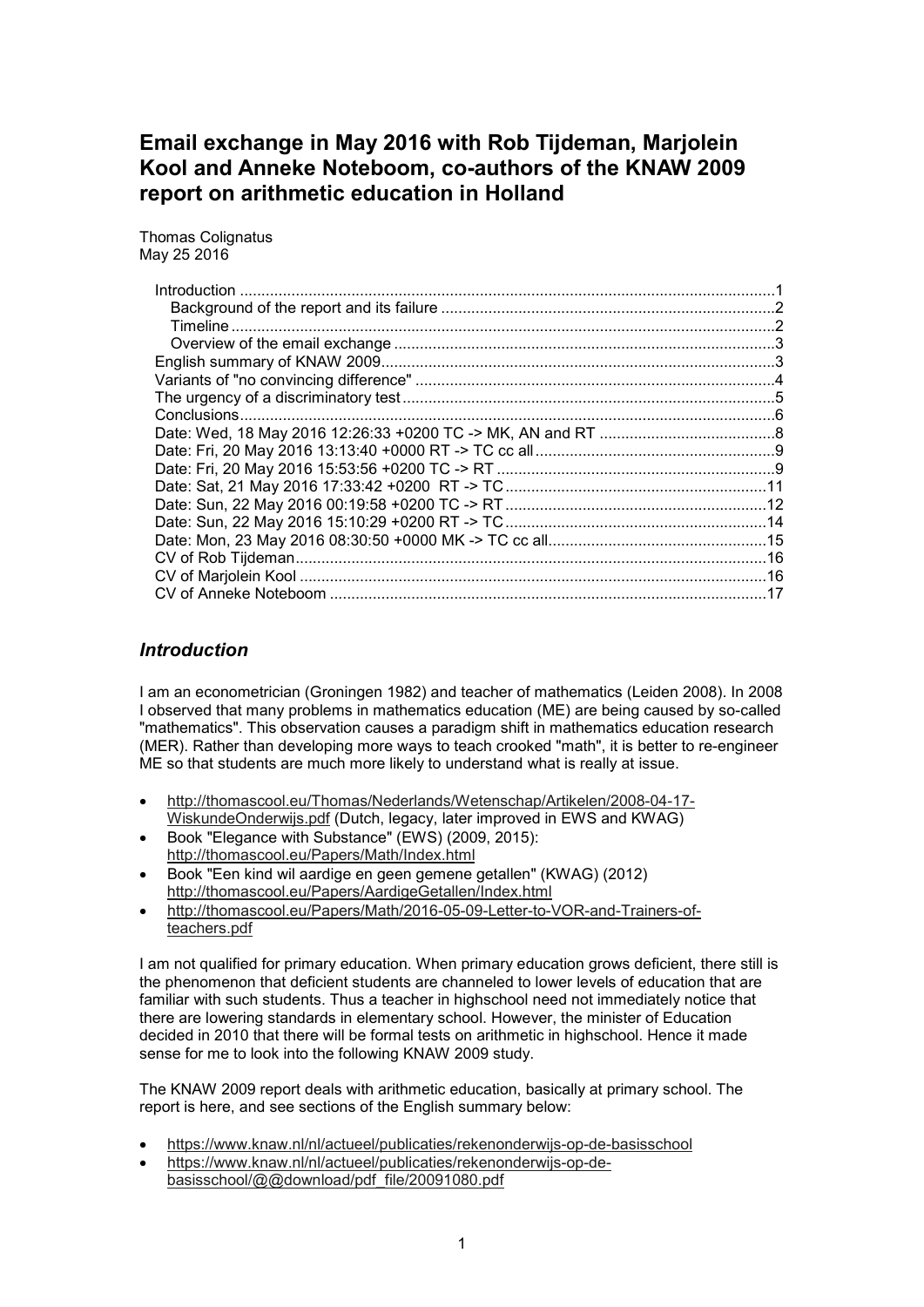## Background of the report and its failure

In Holland there appears to be a math war between "realistic mathematics education" (RME) favoured by the Freudenthal Institute, and "traditional mathematics education" (TME) recently favoured by Jan van de Craats and his foundation "Stichting Goed Rekenonderwijs" (SGR).

This math war was somewhat "underground" before (and in 2016) but it was quite in the open in 2005-2009. By informal initiative by Alexander Rinnooy Kan a committee was formed under the auspices of KNAW (Robbert Dijkgraaf, now at Princeton's IAS) to look into this math war and see whether something sensible could be said. **Apparently this committee did not contain any specialist in mathematics education research** (MER). There were RME ideologues who claim to be such experts, mathematicians, psychometricians and educationalist Verschaffel from Belgium, but none had a background in MER. The effect measure taken was "answering a sum correctly", but a teacher will also look at the intermediate steps to judge about the method used. Thus the KNAW 2009 report was crooked, and in 2016 there still is an experiment on children that is against ethical rules on experimenting with people.

- http://oai.cwi.nl/oai/asset/19551/19551D.pdf
- http://www.wiskundebrief.nl/721.htm#5 Observe that I say that **there still must be done a test** to discriminate which teaching methode (RME or TME) works best.
- http://thomascool.eu/Thomas/English/Science/Letters/2016-05-17-Letter-to-KNAW-and-CPB.pdf

In the past I directed my criticism to (i) mathematician Lenstra, since he was chairman of the KNAW 2009 committee, and (ii) psychometricians Van Putten (member committee) and Hickendorff (assistant and Ph.D. student in 2009) since they did some new work that used the wrong effect measure. Hickendorff wrote part of her 2011 thesis on this work.

On May 17 2016, in my letter to president of KNAW and directorate of CPB of May 17 2016, I looked at the committee as a whole. This involved criticism to some people I hadn't had contact with before. I informed them about this criticism, to give them the opportunity to correct me if I was wrong. This concerned Rob Tijdeman (emeritus Leiden and KNAW), Marjolein Kool (lector HU) and Anneke Noteboom (developer at SLO). For their backgrounds and CVs see the appendix below.

### Timeline

### For the timeline:

(a) In 2009 I informed Lenstra of the KNAW committee about my book "Elegance with Substance" with a third approach to mathematics education research (MER), as opposed to "realistic mathematics education" (RME) and "traditional mathematics education" (TME).

(b) Since I am not qualified for primary education, I left it there. Only when arithmetic education became more important for highschool (e.g. the"rekentoets"), I visited the KNAW 2014 conference that looked back at the KNAW 2009 report and intermediate developments. My criticism in 2014 was still concentrated on the collective breach of integrity of science.

(c) In September 2015 I observed that Jan van de Craats (of TME) had another and more specific breach of integrity. This caused me to be more specific on KNAW 2009 too, namely w.r.t. the effect measure (outcome only) and not desiging a discriminating test. My criticism of 2015 w.r.t. the experiment on children uses information that was already available to Lenstra cs. in 2009. If Lenstra cs. had been qualified for MER, it is much less likely that they would have neglected these aspects.

(d) The KNAW 2009 report thus fails because of points a, b, c. In 2016 it remains important that the minister of Education and Parliament are informed that the report is not only deficient but also misleading.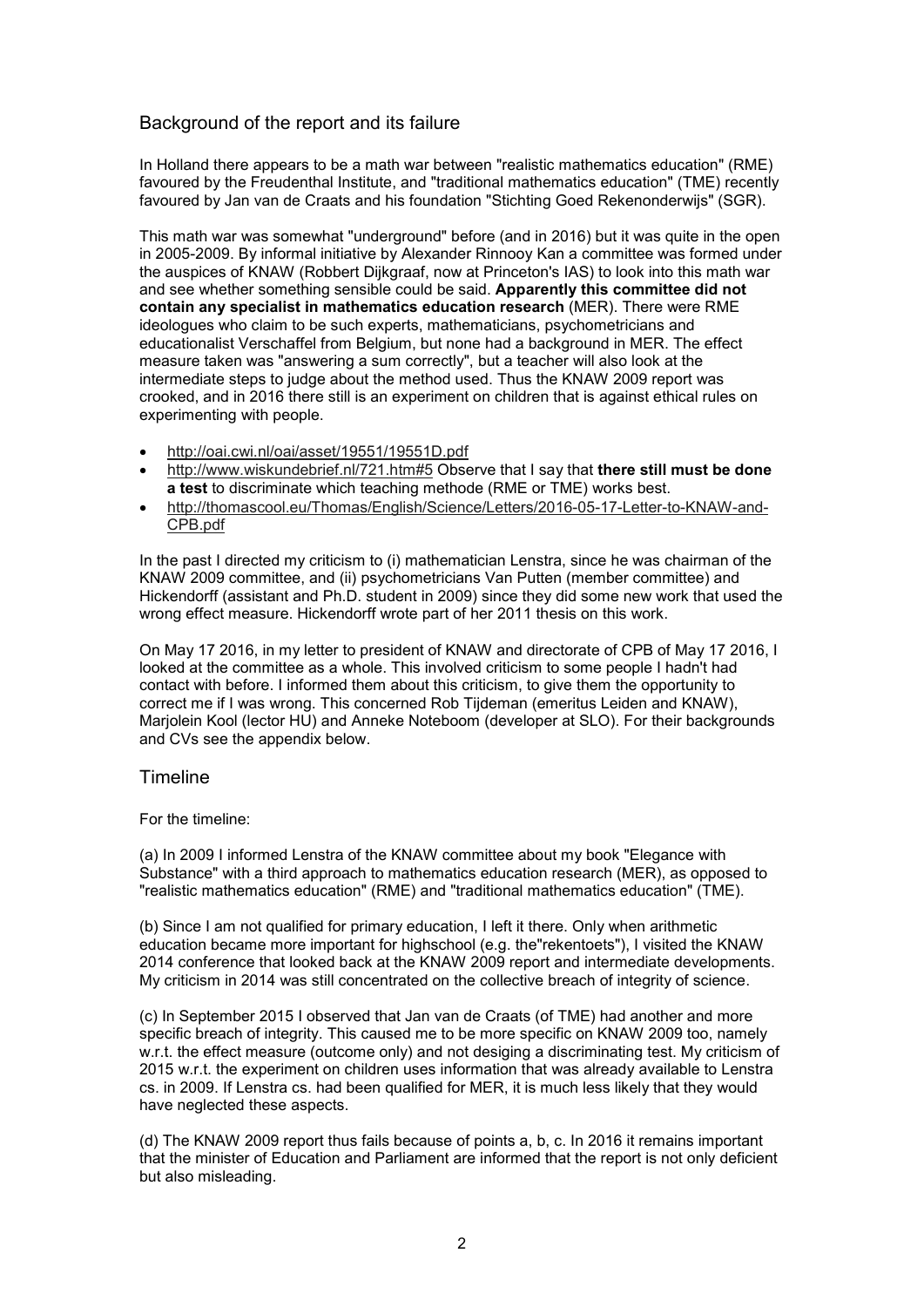### Overview of the email exchange

Professor Tijdeman responded on May 20. He did not reply to my point that he is a mathematician without background in MER, and that none of the other authors are qualified for the subject. He rejected my criticism, but, he did not read well, and started criticising me, as if I misrepresented the KNAW 2009 findings, and as if there would not be such an experiment on children that is partly based upon his misleading report. After some bilateral exchanges, he further refused to discuss the issue.

Later dr. Kool stated that she fully agreed with Tijdeman's first reaction. She must have been unaware of the intermediate bilateral exchanges, assuming that there have been no bcc's by Tijdeman. Kool has a 2<sup>nd</sup> degree teaching qualification but no qualification in MER. Her thesis is on the history of arithmetic in the 15<sup>th</sup> and 16<sup>th</sup> century. My letter to KNAW & CPB of May 17 2016 identifies her as an ideologue on RME who still hasn't accepted its failure.

I received no reply from Noteboom.

The best response is to put the email exchange online, alongside the earlier exchange with Lenstra, Van Putten and Hickendorff cc Verschaffel.

- http://thomascool.eu/Papers/Math/2014-07-22-Aan-KNAW-LOWI-tav-Jan-Karel-Lenstra.html
- Exchange with Lenstra in the appendix of http://thomascool.eu/Thomas/English/Science/Letters/2016-05-17-Letter-to-KNAW-and-CPB.pdf
- http://thomascool.eu/Papers/AardigeGetallen/2016-01-31-Enkele-emails-rekentoetspsychometrie.pdf

# *English summary of KNAW 2009*

Tijdeman's major point is that I would misrepresent the KNAW 2009 findings. My answer to this criticism showed that I did not do so. English readers may benefit from the English Summary in the KNAW 2009 report. Let me put in bold for emphasis (what is not in bold in the report itself). Tijdeman is born in 1943 and now 72, and his texts are articulate though wrong.

PM 1. This quote also showed that the committee took its mission from the math war between RME and TME, while my approach of 2008 is a third approach that was again fully neglected, see my email exchange with Lenstra in the Appendix of the May 17 letter to KNAW and CPB.

PM 2. The committee bases conclusions upon "scholarly publications" by which they mean peer reviewed journals and books. They also select studies with actual statistics. However, this approach isn't MER. For example, this present discussion isn't "peer reviewed" and it criticises the abuse of statistics in the KNAW 2009 report, and this criticism shows that the KNAW 2009 report is deficient and misleiding: but KNAW 2009 would neglect this evidence.

QUOTE (KNAW 2009 p10) (See also p12, 14 and 16)

Growing concern about Dutch children's mathematical proficiency has led in recent years to a public debate about the way mathematics is taught in the Netherlands. There are two opposing camps: those who advocate teaching mathematics in the "traditional" manner, and those who support "realistic" mathematics education. The debate has had a polarizing effect and appears to have little basis in scholarly research. The Royal Netherlands Academy of Arts and Sciences therefore decided to set up a Committee on Primary School Mathematics Teaching. When the State Secretary for Education, Culture and Science, Ms Sharon Dijksma, announced a study on mathematics education, these two initiatives were combined.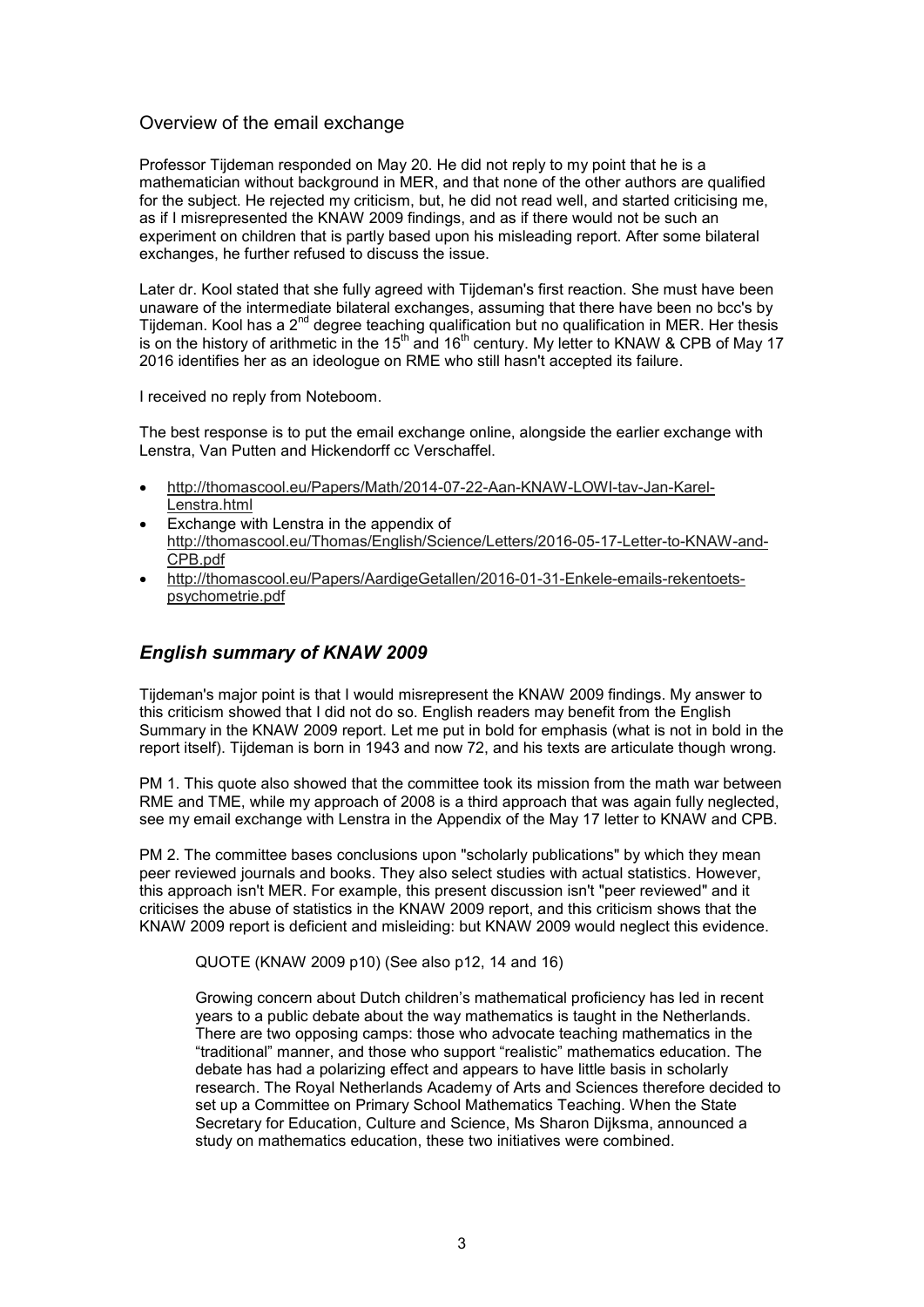The Committee's mission was the following: *To survey what is known about the relationship between mathematics education and mathematical proficiency based on existing insights and empirical facts. Indicate how to give teachers and parents leeway to make informed choices, based on our knowledge of the relationship between approaches to mathematics teaching and mathematical achievement.*

In addition to surveying what we know about the relationship between teaching approaches and mathematical achievement, the Committee also looked into the state of children's mathematical proficiency. The answers to these questions are based on scholarly publications. The Committee's investigation of the leeway available to choose between various teaching approaches and, in the broader sense, to improve mathematics education is based on interviews that it conducted and on factual material, in so far as it was possible to collect it within the given time frame.

MAIN CONCLUSIONS

- 1. There is good reason to be worried about the mathematical proficiency of Dutch primary school pupils. The Netherlands is at risk of losing its strong international position. The progress made in such areas as number sense and estimation does not justify the decline in children's ability to perform mathematical operations with large numbers and decimal numbers. Children's mathematical proficiency needs improvement.
- 2. The public debate exaggerates the differences between the traditional and realistic approaches to mathematics teaching. It also focuses erroneously on a supposed difference in the effect of the two instructional approaches whereas in fact, **no convincing difference has been shown to exist**. [my emphasis / TC]
- 3. The key to improving mathematical proficiency lies in the teacher's competences. Teacher training and post-graduate courses have been seriously undermined. The Ministry of Education, Culture and Science should subject teaching training programmes to a thorough investigation and encourage post-graduate training in mathematics and mathematics teaching.

### UNQUOTE

## *Variants of "no convincing difference"*

As an econometrician I am fully aware that there is a difference between *showing equality* and *inability to prove a difference*.

The phrase "*no convincing difference*" in the report is basically a translation into colloquial language from the statistical phrase: "The hypothesis that the two methods are equally effective, cannot be rejected (at the chosen level of confidence)".

In colloquial language this may also be expressed as "the methods are equally effective". Namely compare the limited options (for which the levels of confidence need not be the same):

- RME is more effective than TME
- RME is as effective as TME (or, there is no difference)
- RME is less effective than TME

KNAW itself gives this Dutch summary:

"Of kinderen nu realistisch leren rekenen of op een traditionele manier maakt geen verschil voor het rekenniveau. Er is geen aantoonbare relatie tussen de gebruikte didactiek en de rekenvaardigheid van kinderen op de basisschool."

https://www.knaw.nl/nl/actueel/nieuws/knaw-rekenvete-zinloos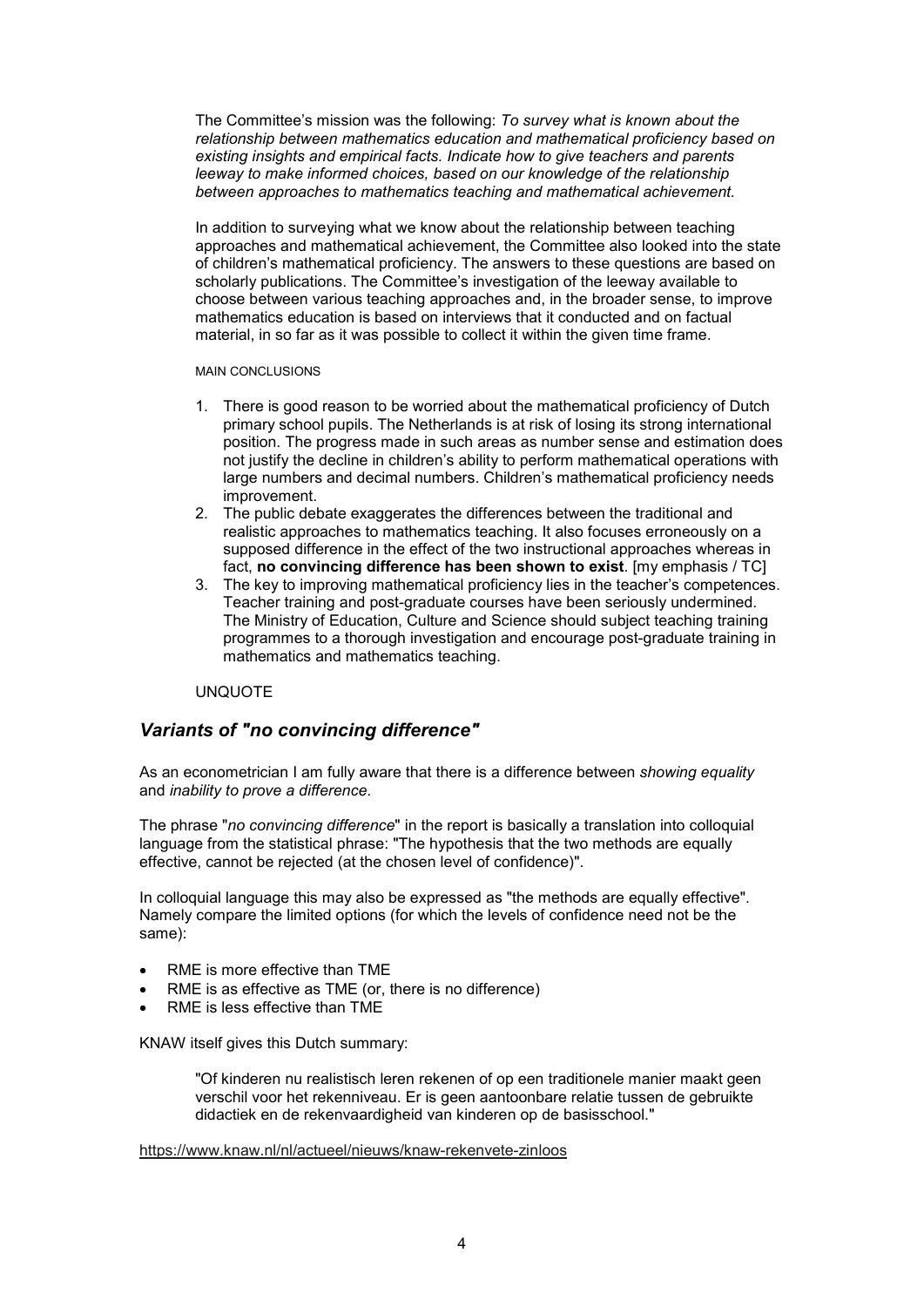KNAW 2009 misleads the minister of Education. My use of colloquial language is not misleading since I also supply the proper conclusion, that follows from a correct application of statistical decision theory:

- (a) My formula "KNAW suggested that the methods are equally effective" is an adequate summary for policy makers at the level of an executive summary, as a proper translation of KNAW 2009's "no convincing difference".
- (b) My explanation also supports understanding by *supplementing* this colloquial summary with this conclusion: The KNAW committee was happy to pacify the math war and failed to conclude that there still must be done a test *in short notice* (in 2009) to discriminate between the two methods. The KNAW committee failed by not designing such a test itself. (See below.)
- (c) My explanation also provides information about what that discrimination entails: (c1) Knowledge about traditional algorithms is required as preparation for later algebra in highschool. Pupils who only have had RME might be handicapped for this. The word "algebra" does not occur in the Hickendorff 2011 thesis. (c2) The used effect measure (page 97 of the KNAW report, in relation to the Hickendorff 2011 thesis https://openaccess.leidenuniv.nl/handle/1887/17979) is "giving the correct answer to the sum" but this neglects intermediate steps.

Thus, Tijdeman's assertion that I misrepresent the committee's finding is wrong.

Tijdeman might not take into account my background as econometrician, may look **selectively** only at the translation into colloquial language, and neglects the other elements in my criticism w.r.t. the KNAW 2009 report that complete the message. This selective reading shows also from not responding to these aspects.

# *The urgency of a discriminatory test*

KNAW 2009 indicated the need for more information. However, the attitude is relaxed on the urgency by which this new information had to come available. The committee offered no suggestion how this new information might look like.

- Obviously, the committee neglects the **third approach** to didactics of mathematics, presented by my analysis of 2008 and book "Elegance with Subtance" (2009, 2015), brought to attention of chairman Lenstra in 2009.
- The committee is happy that there is pacification between TME and RME (who both neglect the third approach), and **there is no alarm about the situation of an experiment on human beings (children).**
- The committee presents **no idea** about how a discriminatory test might look like, even though it has been mentioned in the literature by Liesbeth van der Plas (2009). **This article is not in the references,** even though Van Putten & Hickendorff (2009) is in the list of references, published in the same issue of TvO, because these are both papers from the same conference of November 22 2008.

In the list of references, KNAW 2009, p93

Putten, C.M. van en M. Hickendorff (2009). 'Peilstokken voor Plasterk: Evaluatie van de rekenvaardigheid in groep 8.' Tijdschrift voor Orthopedagogiek, 48, 184- 194.

*Not* in the list of references, KNAW 2009, p91-94 (either under Plas or Van der Plas)

Plas, L. van der (2009), "Rekenvaardigheid in relatie tot wiskunde", Tijdschrift voor Orthopedagogiek", 48, 205-211, http://www.liesbethvanderplas.nl/wpcontent/pdf/TvO.pdf

Potentially, KNAW 2009 rejected including the paper by Van der Plas (2009) in the list of references because it had no statistical observations. However, this article implies a criticism on the effect measure used by KNAW 2009. Thus KNAW 2009 is begging the question. It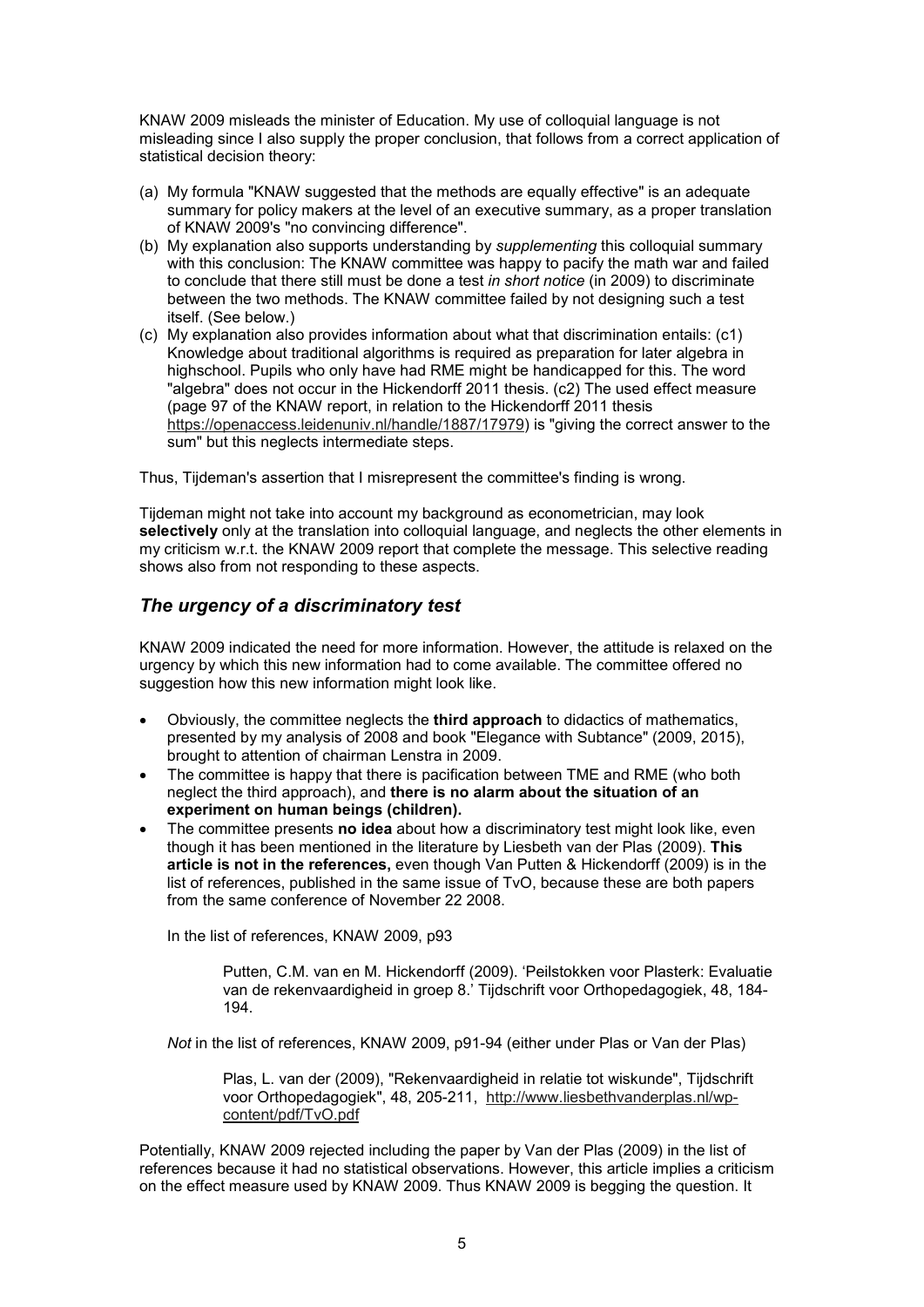excludes literature that would criticise its results. KNAW 2009 relies on psychometricians who keep themselves at a distance from mathemetics education research (MER). (See the email by Hickendorff on this. http://thomascool.eu/Papers/AardigeGetallen/2016-01-31-Enkeleemails-rekentoets-psychometrie.pdf)

KNAW 2009 advises new research with *multidisciplinary teams*, but it excludes itself information from me and Van der Plas. This is hypocrisy. In the email exchange in May 2016 Tijdeman blocks criticism from MER by attacking the messenger as if I would be incompetent and deluded. That he himself is unqualified is a fact so why doesn't he accept that ?

#### QUOTE (KNAW 2009 p12)

Its conclusion is that this empirical material is not unequivocal and does not permit any general scientifically-grounded statements about the relationship between mathematics instructional approaches and mathematical proficiency. The research is limited and does not provide convincing empirical evidence for the claims made by either side of the debate about the effectiveness of traditional methods versus RME.

Research on the effectiveness of mathematics teaching covers a narrow bandwidth. Although they are often meticulously designed, *intervention studies* and *curriculum studies* have serious limitations in terms of scale or lack of control over external variables. *Design experiments* often focus on developing and evaluating an innovative instructional approach, and not on comparative research.

Nevertheless, a number of conclusions can be made:

- There are often larger differences in pupil performance *within* a particular mathematics instructional approach than between the two different approaches. The particular way the approach is implemented in the classroom and the interaction between teacher and pupil play a larger role than general instructional principles.
- Setting aside more time and effort for mathematics leads to better results.
- Children with weak mathematical proficiency seem to derive less benefit from an open style of instruction and need more directed instruction from teachers.

The Dutch Ministry of Education, Culture and Science must take steps to foster more extensive and more varied research into mathematics education. In addition to reflections on educational standards and design experiments, the Committee would like to see **methodologically sound comparative research on the effect of mathematics instructional approaches** and how they are put into practice [my emphasis / TC]; in-depth analyses of data collected in large-scale national and international assessments and studies on the role and impact of information technology. When setting up primary school teacher training programmes, universities should take advantage of the occasion to extend the scope of research. The Netherlands Organisation for Scientific Research should encourage mathematicians, maths instructors, educationalists and psychologists to research mathematics teaching **in multidisciplinary teams**.

#### UNQUOTE

## *Conclusions*

Some conclusions are w.r.t. professor Tijdeman:

- (1) The letter to KNAW and CPB of May 17 already indicated that Rob Tijdeman is a research mathematician (RM) without a background in mathematics education research (MER). The present response confirms this. Tijdeman was unqualified to participate in the KNAW 2009 study and shows incompetence to deal with the issue also in 2016.
- (2) In 2009, Tijdeman perhaps cared about the experiment on children, and now in 2016 he informs me that he hasn't kept track of developments in education. He doesn't seem to be alarmed about the possibility that his report of 2009 misinformed the minister and allowed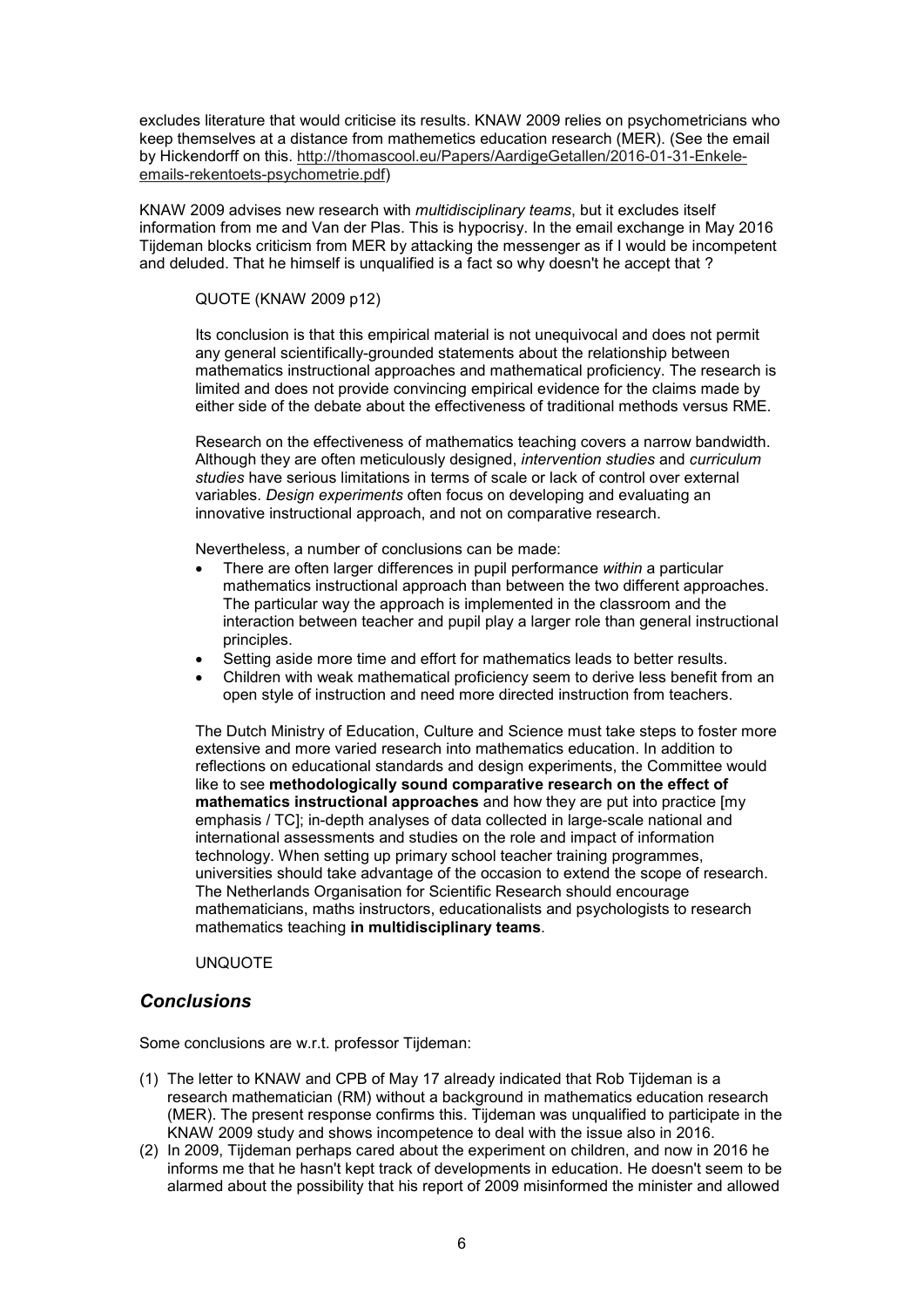this experiment to continue. Perhaps he is alarmed enough, so that he responds, but he doesn't look into the criticism itself.

- (3) Tijdeman claims that I misrepresent the KNAW 2009 study and he denounces my capabilities (as econometrician and teacher of mathematics and other mental abilities) to understand and properly represent this study. By doing so he attacks the messenger, cc others. A proper response would have been to first enquire and check the underlying evidence (like the refusal of other committee members to respond).
- (4) Tijdeman does not correct his errors (like jumping to conclusions) while those errors are explained in the bilateral exchange. Having jumped to his conclusions, he only defends this position, and effectively blocks communication.
- (5) In sum, the email exchange shows that Tijdeman reads badly, doesn't check the background evidence, and he selectively abuses some elements in my criticism to misrepresent my criticism and attack the messenger of the bad news, cc others.
- (6) Tijdeman's response in 2016 can be included in the list of malbehaviour by research mathematicians w.r.t. MER.

The reaction by dr. Kool on May 23 is only w.r.t. my message of May 18 and Tijdeman's first answer of May 20 (cc all). She likely has not seen the preparatory exchange between me and Tijdeman. When she would see this other exchange at a later moment, she might have amendments to the position taken on May 23.

For now, conclusions are w.r.t. dr. Kool:

- (1) Kool has a stronger background in mathematics education than Tijdeman, namely with a 2<sup>nd</sup> degree for teaching at middle school. (See the CVs.) She should be more interested in my criticism w.r.t. the KNAW 2009 report, for it touches directly upon her *claimed* research interest and competence. The same w.r.t. my proposal of the third approach and the paradigm shift in MER. Her reaction however shows again ideology instead of such competence.
- (2) Kool should have been aware of my qualification as a mathematics teacher and should have looked at my books and should have been able to observe that I didn't write a 30 page letter to president KNAW and directorate CPB, and a 51 page letter to VOR and institutes of Teacher Education, for nought.
- (3) It might be that Tijdeman's misrepresentation (and bad reading) of my email put her on the wrong foot. It might be that she took Tijdeman's response as the key piece of information and didn't actually look at my email and its resources. This however would be sloppy thinking. Potentially she is more sloppy than an ideologue, but the evidence for ideology is stronger.
- (4) My message of May 18 was about my letter to KNAW and CPB, with reference to my letter to VOR and institutes for training teachers. This is officially her area, though looking at her CV and track record she is an ideologue and not a proper researcher in mathematics education. A researcher would have corrected Tijdeman and have defended my message against his misrepresentation (though there is always human error and there can be surprises in differences of opinion that I am not aware of myself now). This present exchange confirms the earlier diagnosis.

Overall, this exchange shows again the unfortunate result of both ideology and a mathematician infringing upon MER that he is not qualified for. The result is an aura of authority (professor emeritus Leiden & KNAW, lector at HU), and a ring of defence against correct criticism about a deficient report that misleads the minister of Education and Parliament.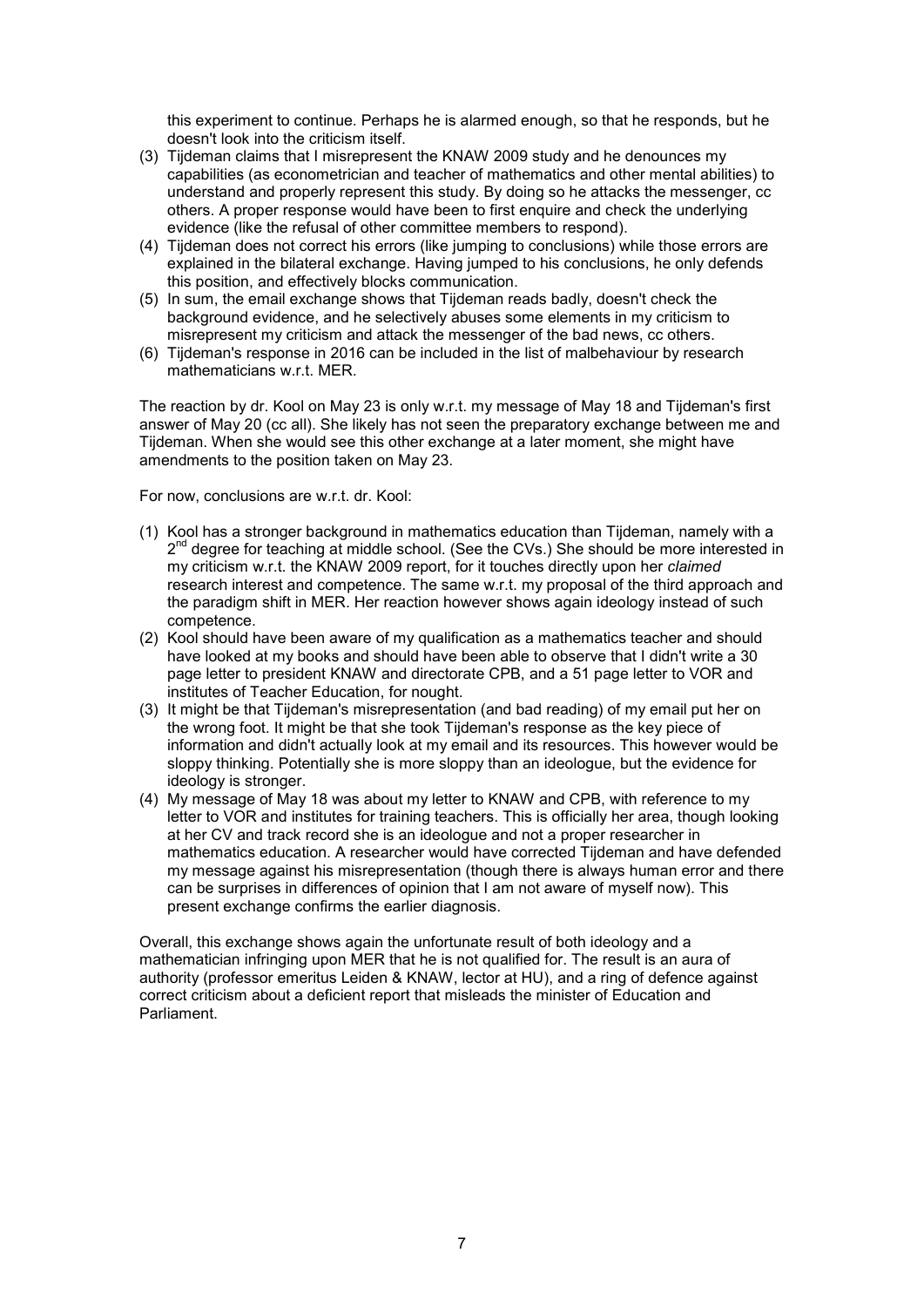# **Appendix A. Email exchange May 2016 TC, MK, AN, RT**

## *Date: Wed, 18 May 2016 12:26:33 +0200 TC -> MK, AN and RT*

To: Marjolein Kool (HU), Anneke Noteboom (SLO), Rob Tijdeman (Leiden) From: Thomas Cool / Thomas Colignatus Subject: Brief aan president KNAW en directie CPB mede over het KNAW-rapport uit 2009 over het rekenonderwijs Cc: Hester Bijl (TU Delft), Kees van Putten (Leiden), Marian Hickendorff (Leiden), Lieven Verschaffel (Leuven)

Geachte dr. Kool, drs. Noteboom en prof. Tijdeman,

Ik ben econometrist en leraar wiskunde, en heb gemerkt dat het rekenonderwijs van het primair onderwijs naar het secundair onderwijs verschuift. Mijn conclusie is dat er nu een onverantwoord experiment met kinderen plaatsvindt:

#### http://www.wiskundebrief.nl/721.htm#5

Om de situatie te begrijpen heb ik enige studie gemaakt van het KNAW-rapport uit 2009 over het rekenonderwijs (commissie-Lenstra) en het latere proefschrift van Hickendorff uit 2011.

In mijn brief van gisteren aan de president van de KNAW en de directie van het CPB, dat een rapport "Kansrijk Onderwijsbeleid" in de pen heeft, heb ik beargumenteerd dat het KNAWrapport teruggetrokken moet worden.

#### http://thomascool.eu/Thomas/English/Science/Letters/2016-05-17-Letter-to-KNAW-and-CPB.pdf

In die brief komen ook uw namen voor als leden van betreffende commissie. Ik houd er altijd rekening mee dat ik zaken verkeerd heb begrepen of onhandig geformuleerd. Zeker waar het personen betreft is zorgvuldigheid in acht te nemen. Derhalve houd ik me beschikbaar voor verzoeken tot correctie. Normaliter geeft men zo'n gelegenheid vooraf maar in dit geval hoop ik dat u er begrip voor heeft dat ik eerder contact met andere commissieleden heb gezocht en dat enige voortgang wenselijk is.

PM 1. Ik heb u niet eerder geschreven omdat ik niet bevoegd ben voor het primair onderwijs en omdat het "realistisch wiskunde-onderwijs", dat Kool en Noteboom in het verleden hebben ondersteund en vermoedelijk nog niet hebben afgewezen, aantoonbaar een ideologie is, en omdat er geen aanleiding is een wiskundige te schrijven omdat het over onderwijs aan wiskunde gaat.

PM 2. Lenstra, Verschaffel, Bijl, Van Putten en Hickendorff zijn m.i. in gebreke gebleven doordat zij geen antwoord gaven op vragen die ik heb gesteld, zie ook die brief. Voor Hickendorff is het aan te bevelen dat zij wel antwoord geeft omdat ik anders in de positie kom om ook het proefschrift ter discussie te stellen. Eigenlijk is het al zover maar ik heb er nog geen tijd voor gehad, en laten anderen haar adviseren de beschikbare gelegenheid alsnog te benutten, en het zou mij veel omslag besparen. Laat ik benadrukken dat ik veel waardering heb voor de kwantitatieve resultaten van Van Putten en Hickendorff, die licht brengen waar duisternis was, maar er blijven die vragen t.a.v. validiteit en juistheid van de conclusies. Hickendorff schreef me dat zij afstand houdt tot didactiek van wiskunde maar dan moet ze ook een invaliditeit erkennen.

PM 3. Een verwante brief aan VOR en Lerarenopleidingen is:

http://thomascool.eu/Papers/Math/2016-05-09-Letter-to-VOR-and-Trainers-of-teachers.pdf

Met vriendelijke groet,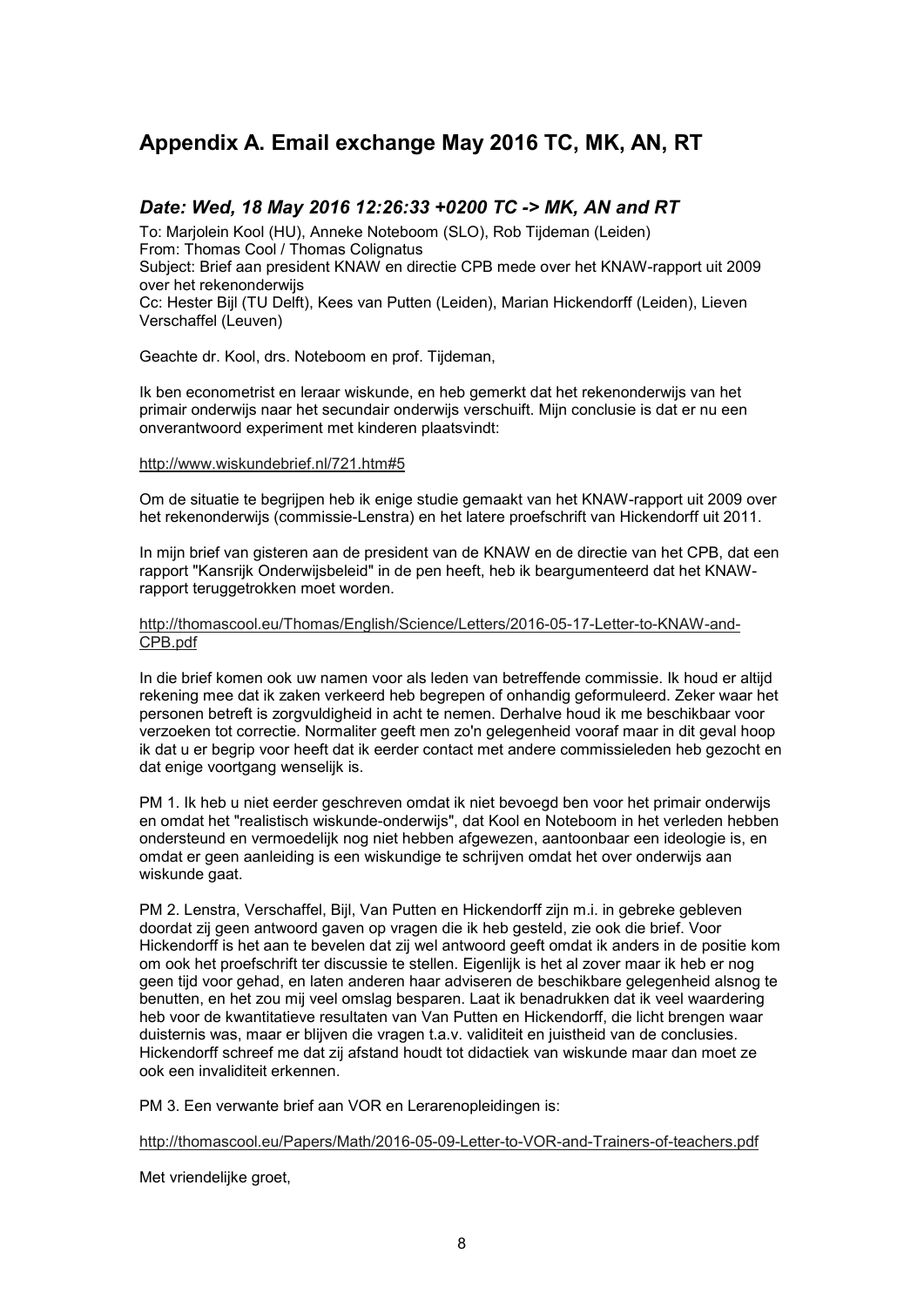Thomas Cool / Thomas Colignatus Econometrist (Groningen 1982) en leraar wiskunde (Leiden 2008) Scheveningen

### *Date: Fri, 20 May 2016 13:13:40 +0000 RT -> TC cc all*

From: Rob Tijdeman

To: Thomas Cool / Thomas Colignatus, Marjolein Kool (HU),Anneke Noteboom (SLO) Cc: Hester Bijl (TU Delft), Kees van Putten (Leiden), Marian Hickendorff (Leiden), Lieven Verschaffel (Leuven)

Subject: RE: Brief aan president KNAW en directie CPB mede over het KNAW-rapport uit 2009 over het rekenonderwijs

Geachte heer Cool/Coignatus, U blaast hoog van de toren, in sommige opzichten niet gehinderd door kennis van zaken. Zo kan ik me niet herinneren dat de KNAW-commissie en oordeel heeft uitgesproken over de verschuiving van het rekenonderwijs van het primair naar het secundair onderwijs. Als de oorzaak ervan is dat onderwijzers op de basisschool onvoldoende rekenvaardigheden bezitten, dan zou ik zelfs stellen dat de belangrijkste conclusie uit het rapport, namelijk dat in de opleiding tot basisschoolleraar meer aandacht besteed moet worden aan het rekenen, in de door u gewenste richting wijst. U wilt het rapport en ook het proefschrift van Hickendorf ter discussie stellen. Dat is juist de bedoeling van wetenschappelijk werk en dus geen dreigement. Dat daaruit voor anderen een verplichting zou volgen om te reageren is een misverstand. Naast vrijheid van meningsuiting kennen we in ons land en in Belgie gelukkig ook de vrijheid om niet te reageren. Ik kan u verzekeren dat de commissieleden, en ook Marian Hickendorf in haar proefschrift, naar eer en geweten gehandeld hebben. Dat is wat je geacht wordt te doen en gelukkig ook gebeurt. Als u een andere mening heeft, is het uw goed recht om dat te verkondigen. Als dat tot verbetering van het onderwijs leidt, zal ik het toejuichen. Maar het is ongepast om te trachten iemand met een andere mening de mond te snoeren. Met vriendelijke groet, Rob Tijdeman.

Van: Thomas Cool / Thomas Colignatus

Verzonden: woensdag 18 mei 2016 12:26 Aan: (...)

### *Date: Fri, 20 May 2016 15:53:56 +0200 TC -> RT*

To: Rob Tijdeman From: Thomas Cool / Thomas Colignatus Subject: RE: Brief aan president KNAW en directie CPB mede over het KNAW-rapport uit 2009 over het rekenonderwijs

Geachte professor Tijdeman,

Dank voor uw reactie. Het was niet mijn bedoeling een discussie op te starten maar slechts informatie te geven en de mogelijkheid tot correctie te bieden. Ik wil personen geen onrecht aandoen.

U doet kopie aan anderen en ik had liever gezien dat bilateraal eerst onduidelijkheden waren weggenomen. U introduceert enkele misverstanden en het lijkt me verstandig om een poging te doen tot verheldering. Hopelijk kan dit bilateraal, met later dan een conclusie aan de anderen die u kopie deed.

At 2016-05-20 15:13, Tijdeman, R. wrote: Geachte heer Cool/Coignatus, U blaast hoog van de toren, in sommige opzichten niet gehinderd door kennis van zaken. Zo kan ik me niet herinneren dat de KNAW-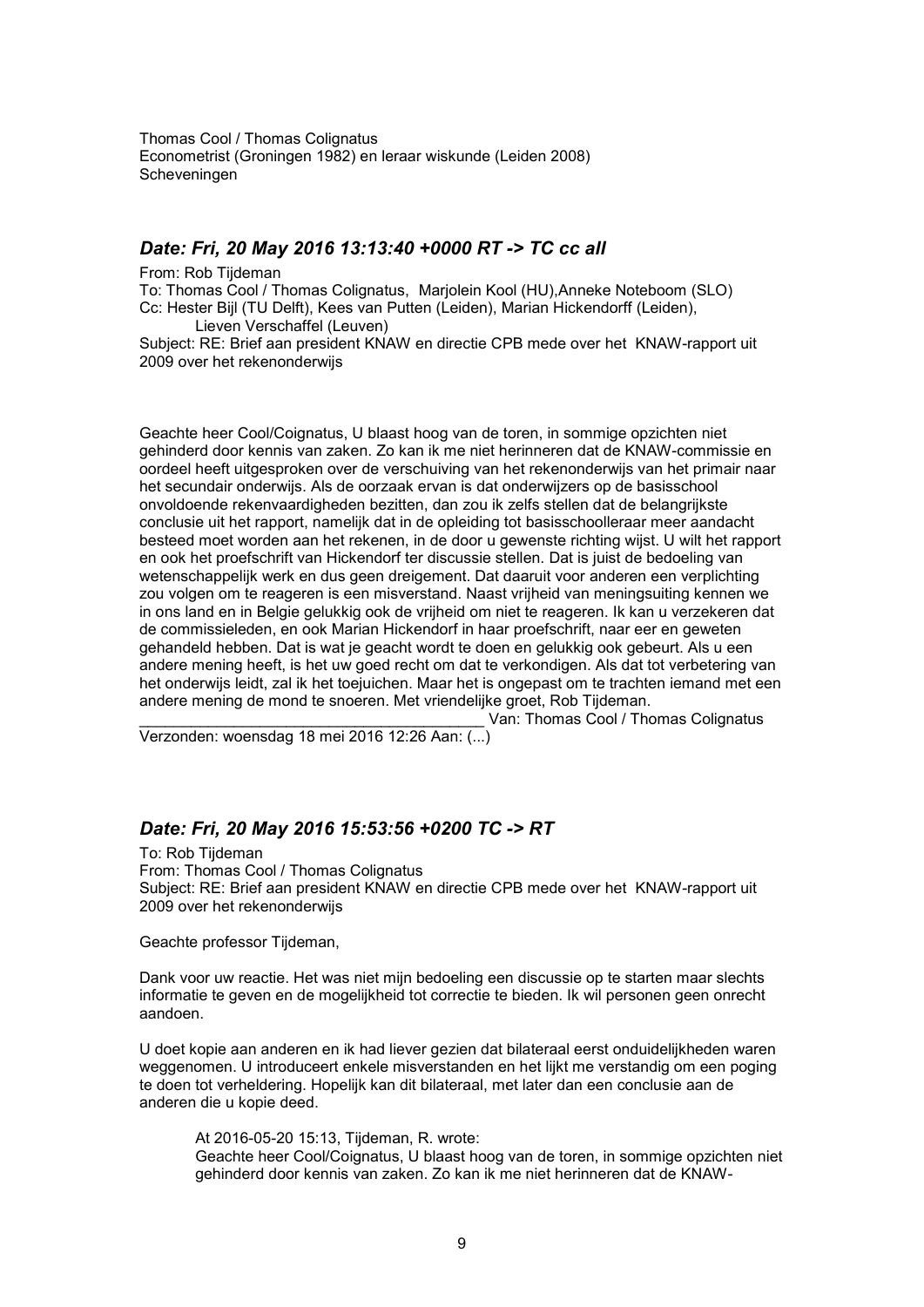commissie en oordeel heeft uitgesproken over de verschuiving van het rekenonderwijs van het primair naar het secundair onderwijs.

Ik heb niet gesteld dat de commissie dat gedaan heeft. Ik heb het geconstateerd als feitelijk verschijnsel, wat mij noopte naar onderwijs in wiskunde en rekenen in het PO te kijken, ook al ben ik daarvoor niet bevoegd. De rekentoets voor het VO is in 2010 door de politiek ingevoerd zonder overleg met het onderwijs. 2010 is na 2009.

Als de oorzaak ervan is dat onderwijzers op de basisschool onvoldoende rekenvaardigheden bezitten, dan zou ik zelfs stellen dat de belangrijkste conclusie uit het rapport, namelijk dat in de opleiding tot basisschoolleraar meer aandacht besteed moet worden aan het rekenen, in de door u gewenste richting wijst.

Dat zou kunnen. Welke didactiek gaat men echter op de PABO bespreken ? Uw rapport zegt dat "realistisch" en "traditioneel" gelijk scoren. Lenstra's conclusie: de vete was overbodig. Maar, didactiek van wiskunde toont dat je traditionele algorithmen moet kennen voor latere algebra. Daar heeft u geen rekening mee gehouden. De meetmethode deugt niet. Wellicht kennen sommige kinderen die realistisch rekenen toch ook wel traditionele technieken, wellicht zijn ze daarin geblokkeerd ? In het proefschrift van Hickendorff komt het woord "algebra" niet voor.

U wilt het rapport en ook het proefschrift van Hickendorf ter discussie stellen. Dat is juist de bedoeling van wetenschappelijk werk en dus geen dreigement.

Ik ben blij dat u dat expliciet stelt. Ik vreesde een beetje dat men het wel zo zou ervaren, en dat is natuurlijk absoluut niet mijn bedoeling. Taal is lastig, en een email is licht verkeerd begrepen.

Dat daaruit voor anderen een verplichting zou volgen om te reageren is een misverstand. Naast vrijheid van meningsuiting kennen we in ons land en in Belgie gelukkig ook de vrijheid om niet te reageren.

Natuurlijk, maar er is ook de wetenschappelijke discours waarin je wel degelijk moet antwoorden. Zomaar een stelling poneren en dan weglopen voor kritische vragen kan niet. De vraag aan Van Putten en Hickendorff is terzake, en het KNAW rapport is terug te trekken omdat de aanpak niet valide is geweest, en velen op het verkeerde been zijn gezet.

Ik kan u verzekeren dat de commissieleden, en ook Marian Hickendorf in haar proefschrift, naar eer en geweten gehandeld hebben. Dat is wat je geacht wordt te doen en gelukkig ook gebeurt.

Dat staat niet ter discussie. Ik ben daarvan overtuigd, en zou anders niet de moeite nemen om u (allen) van mijn bevindingen te vertellen.

Als u een andere mening heeft, is het uw goed recht om dat te verkondigen. Als dat tot verbetering van het onderwijs leidt, zal ik het toejuichen. Maar het is ongepast om te trachten iemand met een andere mening de mond te snoeren.

Ook hier ben ik het geheel mee eens.

Wel moet ik u attent maken op de censuur van de wetenschap door de redactie van het blad Euclides van de NVVW. Bent u bereid om mij tegen dit snoeren te beschermen ?

http://thomascool.eu/Papers/AardigeGetallen/2012-06-Gedoe-bij-Euclides.html

http://thomascool.eu/Papers/AardigeGetallen/2016-04-10-kern-misstanden.pdf

Mocht uw suggestie zijn dat ik Lenstra cs. en Van Putten en Hickendorff de mond zou willen snoeren door terugtrekking van het rapport te verlangen, dan is ook dat abuis. Ik heb gezegd dat het rapport beschikbaar moet blijven met een waarschuwing t.a.v. de conclusie. Ook ga ik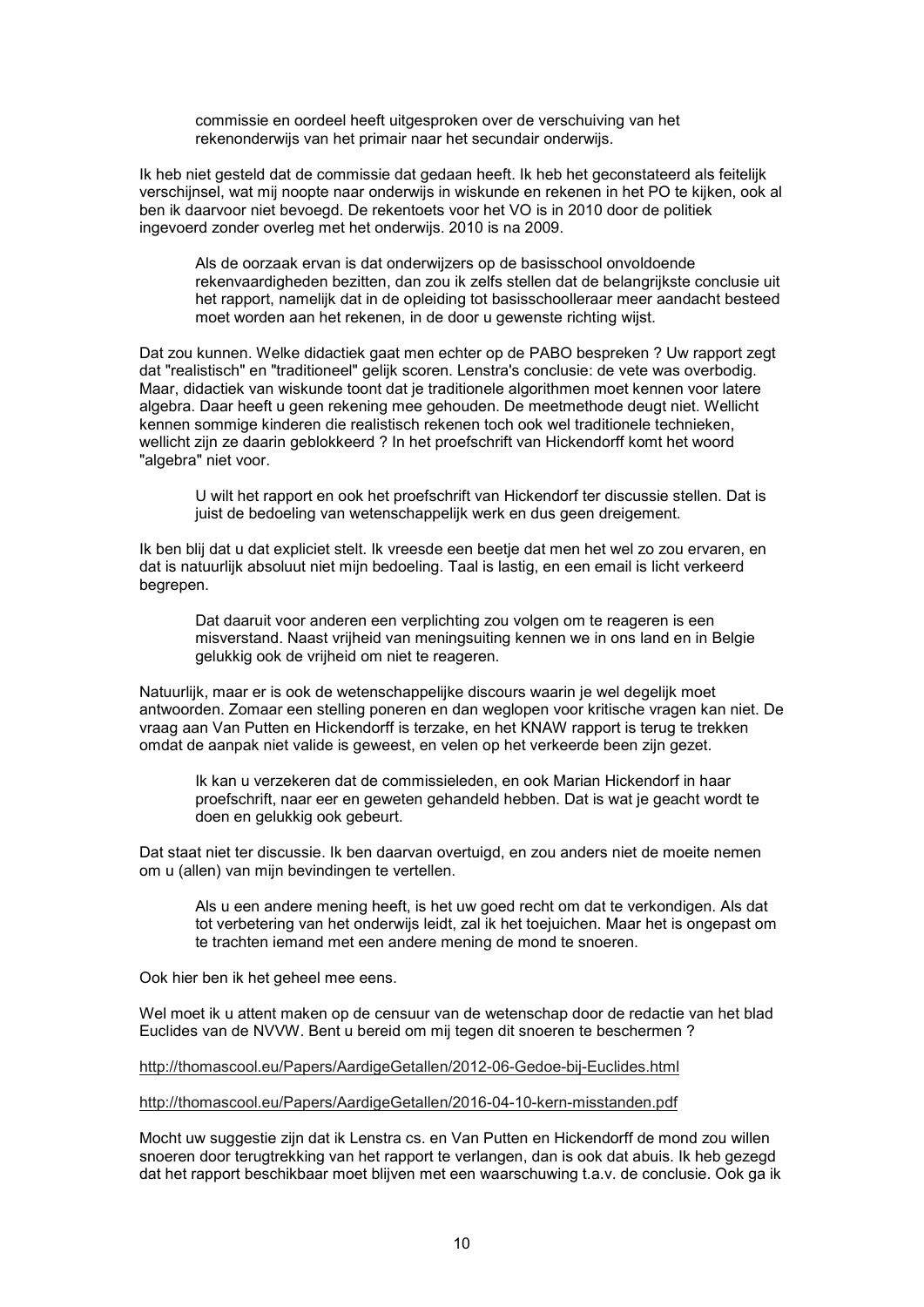ervan uit dat Lenstra cs. de kracht van het argument onderkennen. Wanneer zij inclusief u dat niet doen, dan maakt u er een prestige-kwestie van, want ik heb nog geen tegenargument gehoord.

PM. Richard Gill was wel open-minded t.a.v. mijn bespreking van didactiek van wiskunde, dus waarom doet Euclides zo moeilijk ?

http://www.nieuwarchief.nl/serie5/pdf/naw5-2012-13-1-064.pdf

Met vriendelijke groet,

Thomas Cool / Thomas Colignatus Scheveningen

(...attached older emails...)

# *Date: Sat, 21 May 2016 17:33:42 +0200 RT -> TC*

From: Rob Tijdeman Subject: Re: Brief aan president KNAW en directie CPB mede over het KNAW-rapport uit 2009 over het rekenonderwijs To: Thomas Cool / Thomas Colignatus

Geachte meneer Cool/Colignatus,

vriendelijk dank voor uwe reactie. Ik zal niet op de huidige onderwijssituatie ingaan, want ik heb de ontwikkelingen niet meer gevolgd en kan er dus niet over oordelen.

Wel twee opmerkingen die ik wel kan maken omdat die het rapport zelf betreffen en redactie van tijdschriften. Dat laatste doe ik namelijk nog steeds, zij het van onderzoekstijdschriften.

U schriift:

Uw rapport zegt dat "realistisch" en "traditioneel" gelijk scoren. Lenstra's conclusie: de vete was overbodig.

Dat is een onjuiste en suggestieve weergave van wat in het rapport staat. In het rapport staat dat er niet wetenschappelijk kan worden aangetoond op grond van de gemaakte studies dat een van beide methoden beter is dan de ander. Ik zou het zeer op prijs stellen als u wetenschappelijk wel kunt aantonen dat de ene methode beter is dan de andere, maar ik vrees dat u daar niet in zult slagen. Bij de vergelijkende studies bleek steeds aan elementaire voorwaarden voor een wetenschappelijke vaststelling niet te zijn voldaan.

Verder schrijft u:

Wel moet ik u attent maken op de censuur van de wetenschap door de redactie van het blad Euclides van de NVVW. Bent u bereid om mij tegen dit snoeren te beschermen ?

Daaruit blijkt een totaal gebrek aan hoe het bij tijdschriften werkt. Redacties van tijdschriften zijn autonoom en beslissen op basis van beoordelingsrapporten van deskundigen of een artikel al of niet geplaatst wordt.

Dat heeft niets met censuur of de mond snoeren te maken. U heeft immers de mogelijkheid om het artikel aan een ander tijdschrift voor publicatie aan te bieden!

Het zou een vreemde boel worden als een tijdschrift gedwongen was alles wat aangeboden wordt ook te publiceren.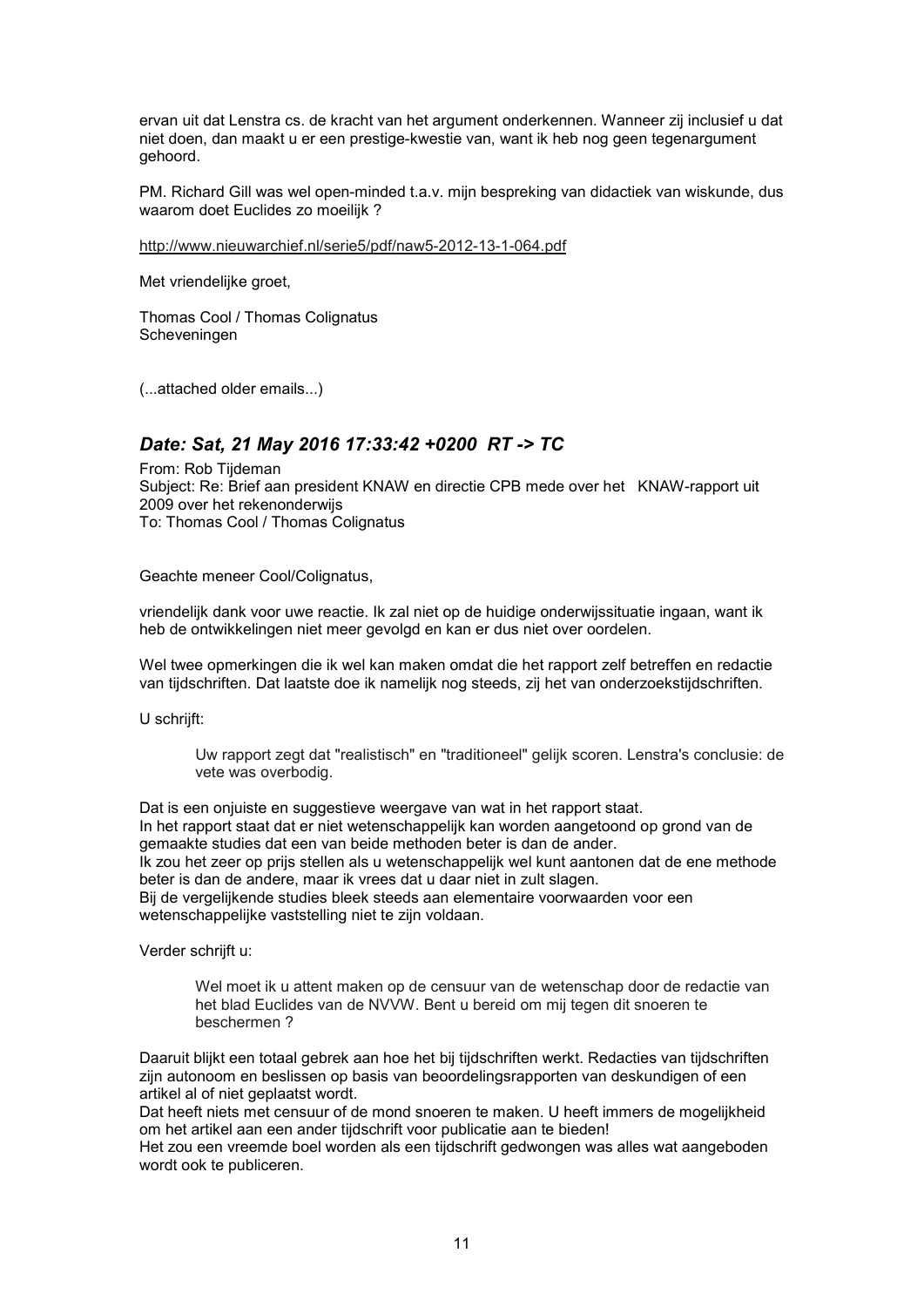Ook mij overkomt het wel dat een artikel geweigerd wordt door een tijdschrift. Dan stuur ik het artikel naar een ander tijdschrift of concludeer ik dat het tijdschrift gelijk had.

Met vriendelijke groet, Rob Tijdeman.

(...attached older emails...)

# *Date: Sun, 22 May 2016 00:19:58 +0200 TC -> RT*

To: Rob Tijdeman From: Thomas Cool / Thomas Colignatus Subject: Re: Brief aan president KNAW en directie CPB mede over het KNAW-rapport uit 2009 over het rekenonderwijs

Geachte professor Tijdeman,

At 2016-05-21 17:33, you wrote: U schriift: Uw rapport zegt dat "realistisch" en "traditioneel" gelijk scoren. Lenstra's conclusie: de vete was overbodig. Dat is een onjuiste en suggestieve weergave van wat in het rapport staat.

De KNAW geeft zelf de kop "rekenvete zinloos"

https://www.knaw.nl/nl/actueel/nieuws/knaw-rekenvete-zinloos

[TC, Addendum May 25: It might be that some readers don't look at the supporting evicence too. Above link gives a Dutch summary of the KNAW 2009 report. The first to sentences of that summary are:

"Of kinderen nu realistisch leren rekenen of op een traditionele manier maakt geen verschil voor het rekenniveau. Er is geen aantoonbare relatie tussen de gebruikte didactiek en de rekenvaardigheid van kinderen op de basisschool."]

In het rapport staat dat er niet wetenschappelijk kan worden aangetoond op grond van de gemaakte studies dat een van beide methoden beter is dan de ander.

Ja, dat staat er. De methoden "scoren gelijk". Dat is geen onjuiste of suggestieve weergave. De hypothese dat beide methoden gelijk zijn, kan niet worden verworpen. Cruciaal is daartoe de effectmaat. Die wordt in statistiek gekozen en niet in didactiek.

Die conclusie wordt getrokken op grond van (a) de studie van Van Putten en Hickendorff, (b) studies van anderen.

Die studies van anderen heb ik niet bekeken. Ik bekijk het proefschrift van Hickendorff dat stelt een uitbreiding van (a) te zijn. Daarin wordt een effectmaat gehanteerd: of voor een som wel of niet het juiste antwoord wordt gegeven.

De oplosmethode zelf wordt niet in de succesmaat betrokken. Maar dat is onjuist. Omdat de traditionele algorithmen voorbereiden op latere algebra, kun je tussenstappen die daarbij passen ook waarderen. Belangrijk is de vraag of degenen die realistisch rekenen toch ook wel traditionele algorithmen kennen, of dat men die niet kent, en dan gehandicapt is t.a.v. latere algebra.

http://www.liesbethvanderplas.nl/wp-content/pdf/TvO.pdf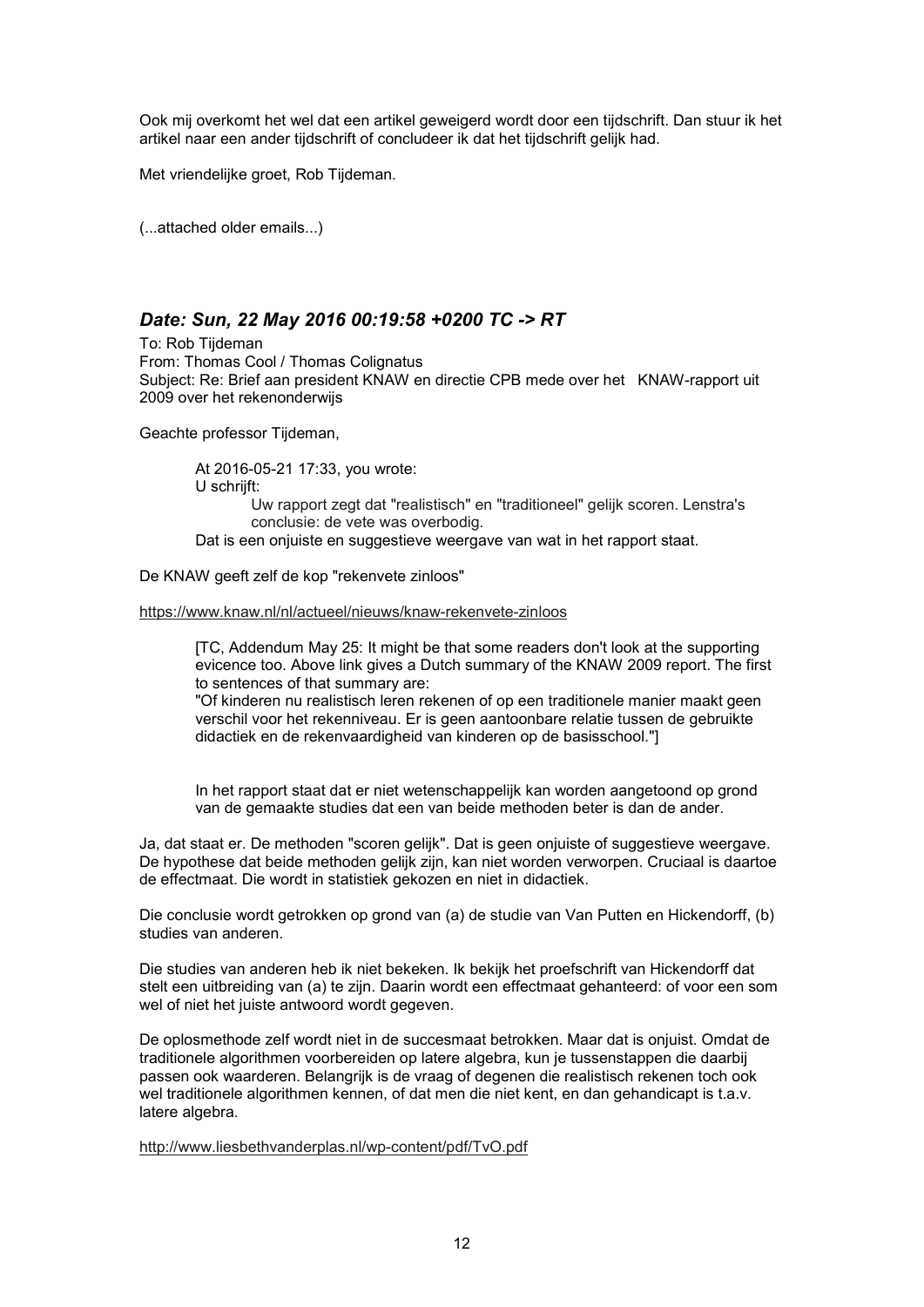Ik zou het zeer op prijs stellen als u wetenschappelijk wel kunt aantonen dat de ene methode beter is dan de andere, maar ik vrees dat u daar niet in zult slagen. Bij de vergelijkende studies bleek steeds aan elementaire voorwaarden voor een wetenschappelijke vaststelling niet te zijn voldaan.

U stelt mijn positie verkeerd voor. Ik geef weer dat de traditionele algorithmen voorbereiden op latere algebra. Dat is een didactisch gegeven. In hoeverre dit ook statistisch naar boven te halen is, hangt af van de keuze van de effectmaat. Misschien moet je niet alleen naar het PO kijken, maar ook naar het VO wanneer die algebra aan de orde komt.

#### **Ik stel expliciet dat er een onderscheidende toets gedaan moet worden.** [emphasis now  $/$  TCl

Ik zeg niet dat die er al is.

#### http://www.wiskundebrief.nl/721.htm#5

Het rapport Lenstra gaat te snel. Na de conclusie dat er geen verschil valt aan te tonen op grond van bestaande studies, doen Lenstra cs. alsof beide methoden even effectief zijn, en alsof zo'n verschil ueberhaupt niet aan te tonen zou zijn, en gaat men niet op zoek naar de onderscheidende test. Daarmee wordt een belangrijk didactisch inzicht opzij geschoven, ten gunste van invalide statistiek.

[TC, Addendum May 25: The key word is "alsof". The committee advises that there will be more research, see below, and indeed, when *n* increases then the likelihood rises that there will be statistical significance of a difference. However, the emphasis lies on looking for a discriminating test, and this requires knowledge on content.]

Het rapport is terug te trekken wegens deze verkeerde voorstelling van zaken. Beleidsmakers moeten de informatie krijgen dat die onderscheidende test gedaan moet worden, zodat kinderen de beste methode kunnen krijgen.

Het is mij een raadsel dat u dit niet uit mijn tekst heeft begrepen. Kunt u aangeven waar mijn tekst onduidelijk was ?

Verder schrijft u:

Wel moet ik u attent maken op de censuur van de wetenschap door de redactie van het blad Euclides van de NVVW. Bent u bereid om mij tegen dit snoeren te beschermen ?

Daaruit blijkt een totaal gebrek aan hoe het bij tijdschriften werkt. Redacties van tijdschriften zijn autonoom en beslissen op basis van beoordelingsrapporten van deskundigen of een artikel al of niet geplaatst wordt.

Dat heeft niets met censuur of de mond snoeren te maken. U heeft immers de mogelijkheid om het artikel aan een ander tijdschrift voor publicatie aan te bieden! Het zou een vreemde boel worden als een tijdschrift gedwongen was alles wat aangeboden wordt ook te publiceren.

Ook mij overkomt het wel dat een artikel geweigerd wordt door een tijdschrift. Dan stuur ik het artikel naar een ander tijdschrift of concludeer ik dat het tijdschrift gelijk had.

Ook hier heeft u de meegezonden link dus niet gelezen, en stelt u mijn positie verkeerd voor. In die link wordt getoond dat de redactie niet verwijst naar een beoordelingsrapport, maar categorisch weigert een boek van me ter recensie in behandeling te nemen. U verzint nu een beoordelingsrapport dat helemaal niet bestaat. Op grond van uw verzinsel concludeert u alsof ik niet zou weten hoe wetenschap werkt. Klaarblijkelijk is er weinig respect voor me, dat al begon met de openingszin van "hoog van de toren blazen".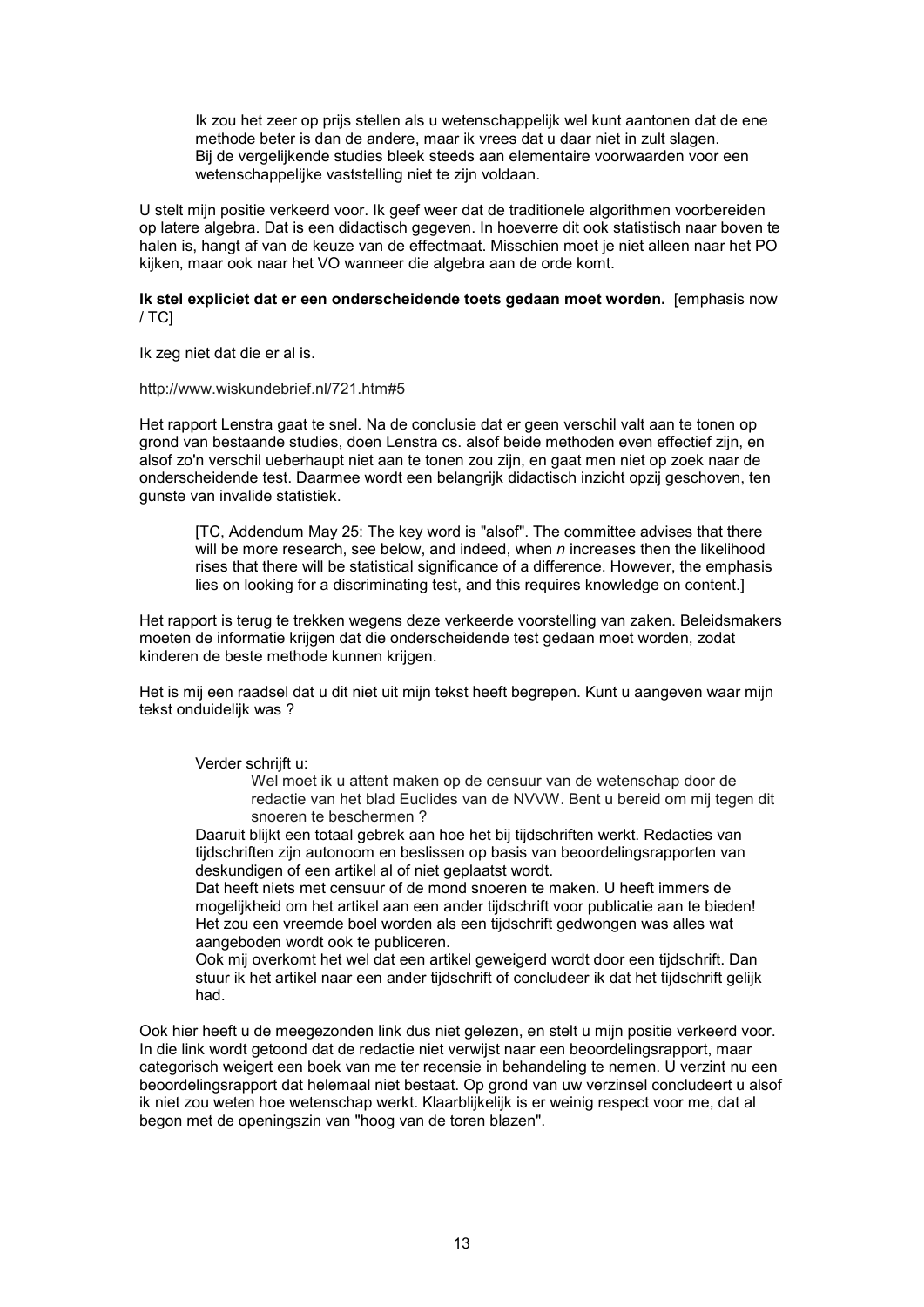Overigens doet u nogal gemakkelijk over de stelling t.a.v. een "ander tijdschrift". Euclides is het blad van de leraren wiskunde, en heeft wat dat betreft een soort monopoliepositie in Nederland. Extra zorgvuldigheid is op zijn plaats.

Mag ik u vragen om nog eens een keer goed te lezen, uit te gaan van deskundigheid en goede trouw mijnerzijds, en de mogelijkheid dat u inderdaad met dat rapport heeft meegewerkt aan een grote fout ?

Met vriendelijke groet,

Thomas Cool / Thomas Colignatus

(...attached older emails....)

### *Date: Sun, 22 May 2016 15:10:29 +0200 RT -> TC*

From: Rob Tijdeman Subject: Re: Brief aan president KNAW en directie CPB mede over het KNAW-rapport uit 2009 over het rekenonderwijs To: Thomas Cool / Thomas Colignatus

Geachte heer Cool/Colignatus,

U heeft veel moeite om anderen te begrijpen. Er staat niet in het rapport dat beide methoden gelijk scoren, maar dat niet aangetoond is dat de ene methode beter is dan de andere. Daarom is de rekenvete zinloos.

[TC, Addendum May 25: Since Tijdeman rejects further communication, this may be the place to observe that he bases his conclusion upon *statistics with an invalid effect measure*. His incompetetence w.r.t. MER causes him not to see the argument from didactics, and to agree with such invalidity. Hence the unwillingness to concede that the KNAW 2009 should have indicated the need for such an discriminating test.]

Ik heb u al geschreven dat ik niet op de huidige situatie zal ingaan, omdat ik onvoldoende op de hoogte ben van de huidige situatie van het rekenonderwijs.

[TC, Addendum May 25: The present argument has not been based upon information in 2009-2016. The argument should have been seen by persons qualified for MER in 2009. New is only that I myself started looking into this later on. In 2009-2013 I stuck to the conclusion that KNAW 2009 neglected my (third) approach, so that my advice for a Parliamentarian enquiry still was valid. Only in 2014 I started looking deeper into the further aspects of KNAW 2009, given the KNAW conference of 2014.]

Wat u schrijft over uw boek verandert niets aan mijn belangrijkste punt. Tijdschriftredacties beslissen onafhankelijk over wel of niet publiceren. Zij moeten alleen verantwoording afleggen aan hun opdrachtgevers die ook de financiële consequenties dragen. Dat moet vooral zo blijven.

[TC, Addendum May 25: This does not invalidate in any way my question to Tijdeman whether he would be willing to protect me against the ad hominem censorship by the editors of Euclides. This is the journal of the Dutch association of math teachers, financed by the membership. The membership might find it interesting to hear when Tijdeman would explain to them that ad hominem censorship doesn't satisfy the standards of science.]

Met vriendelijke groet, Rob Tijdeman.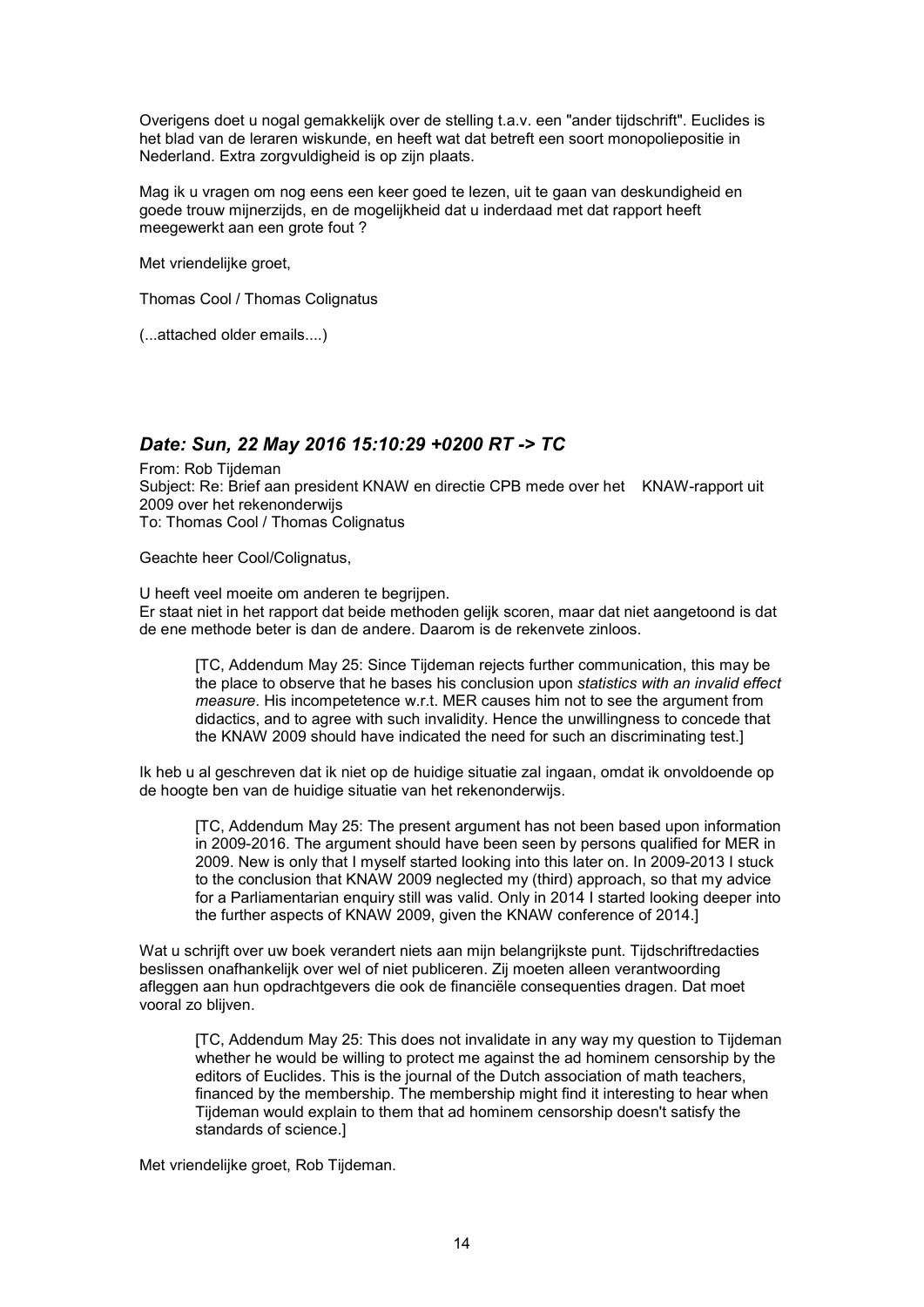P.S. Ik zal niet meer op volgende brieven van u reageren, omdat ik mijn tijd aan andere zaken wil besteden.

## *Date: Mon, 23 May 2016 08:30:50 +0000 MK -> TC cc all*

From: Marjolein Kool (HU)

To: Rob Tijdeman, Thomas Cool / Thomas Colignatus,Anneke Noteboom (SLO) Cc: Hester Bijl (TU Delft),Kees van Putten (Leiden),Marian Hickendorff (Leiden), Lieven Verschaffel (Leuven)

Subject: Re: Brief aan president KNAW en directie CPB mede over het KNAW-rapport uit 2009 over het rekenonderwijs

Geachte heer Cool/Colignatus, De reactie van Rob Tijdeman is me uit het hart gegrepen. Daar heb ik niets meer aan toe te voegen. Hartelijke groet, Marjolein Kool

Van: Rob Tijdeman Verzonden: vrijdag 20 mei 2016 15:13 Aan: Thomas Cool / Thomas Colignatus; Marjolein Kool; Anneke Noteboom (SLO) CC: Hester Bijl (TU Delft); Putten, C.M. van; Hickendorff, M.; Lieven Verschaffel (Leuven) Onderwerp: RE: Brief aan president KNAW en directie CPB mede over het KNAWrapport uit 2009 over het rekenonderwijs Geachte heer Cool/Coignatus, U blaast hoog van de toren, in sommige opzichten niet gehinderd door kennis van zaken. Zo kan ik me niet herinneren dat de KNAW-commissie en oordeel heeft uitgesproken over de verschuiving van het rekenonderwijs van het primair naar het secundair onderwijs. Als de oorzaak ervan is dat onderwijzers op de basisschool onvoldoende rekenvaardigheden bezitten, dan zou ik zelfs stellen dat de belangrijkste conclusie uit het rapport, namelijk dat in de opleiding tot basisschoolleraar meer aandacht besteed moet worden aan het rekenen, in de door u gewenste richting wijst. U wilt het rapport en ook het proefschrift van Hickendorf ter discussie stellen. Dat is juist de bedoeling van wetenschappelijk werk en dus geen dreigement. Dat daaruit voor anderen een verplichting zou volgen om te reageren is een misverstand. Naast vrijheid van meningsuiting kennen we in ons land en in Belgie gelukkig ook de vrijheid om niet te reageren. Ik kan u verzekeren dat de commissieleden, en ook Marian Hickendorf in haar proefschrift, naar eer en geweten gehandeld hebben. Dat is wat je geacht wordt te doen en gelukkig ook gebeurt. Als u een andere mening heeft, is het uw goed recht om dat te verkondigen. Als dat tot verbetering van het onderwijs leidt, zal ik het toejuichen. Maar het is ongepast om te trachten iemand met een andere mening de mond te snoeren. Met vriendelijke groet, Rob Tijdeman. (...attached older email ....)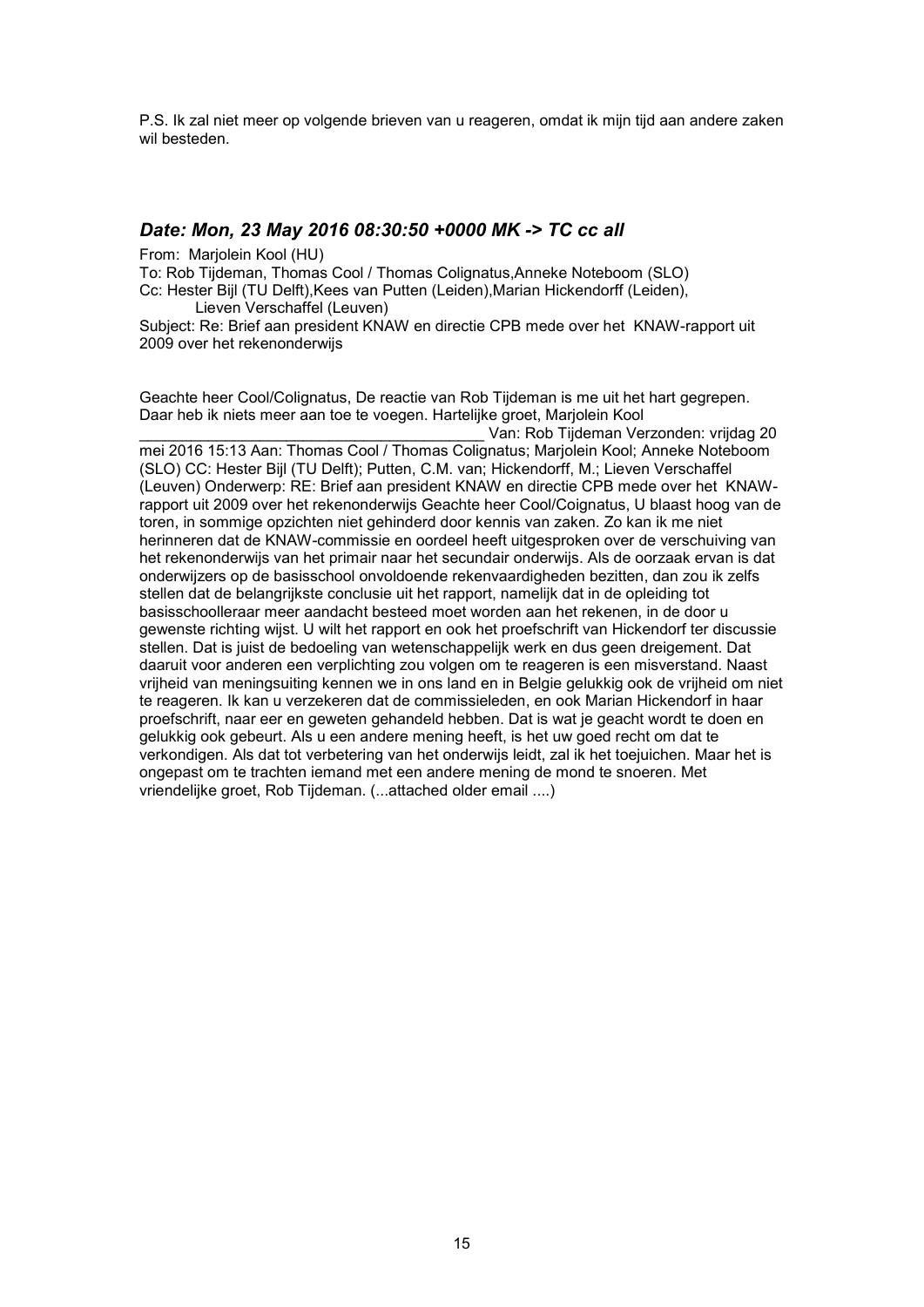# **Appendix B. CVs of Tijdeman, Kool and Noteboom**

# *CV of Rob Tijdeman*

http://www.math.leidenuniv.nl/~tijdeman

http://www.math.leidenuniv.nl/~tijdeman/cvnew.pdf

The CV doesn't show a qualification for mathematics education research.

There is this statement: "Chairman of the Netherlands Education Committee for Mathematics, 1994-1999". This doesn't necessarily imply mathematics education research.

#### https://www.knaw.nl/nl/leden/leden/4869

Wikipedia: https://en.wikipedia.org/wiki/Robert\_Tijdeman

### QUOTE from wikipedia

Robert Tijdeman (born 30 July 1943 in Oostzaan, North Holland) is a Dutch mathematician. Specializing in number theory, he is best known for his Tijdeman's theorem. He is a professor of mathematics at the Leiden University since 1975, and was chairman of the department of mathematics and computer science at Leiden from 1991 to 1993. He was also president of the Dutch Mathematical Society from 1984 to 1986.[1]

Tijdeman received his Ph.D. in 1969 from the University of Amsterdam,[2] and received an honorary doctorate from Kossuth Lajos University in 1999. In 1987 he was elected to the Royal Netherlands Academy of Arts and Sciences.[1][3]

### UNQUOTE

# *CV of Marjolein Kool*

Marjolein Kool's cv is available here: http://www.onderzoek.hu.nl/onderzoekers/marjolein-kool

- the qualification to teach mathematics is for middle school  $(2^{nd}$  degree)
- the longer experience of teaching is in 1981-1992 is indeed at that level
- subsequently at college: training teachers, e.g. for elementary school, in 1992-2011-now
- the 1999 thesis is on history of  $15<sup>th</sup>$  and  $16<sup>th</sup>$  century, and not in mathematics education research
- there is an affiliation with Freudenthal Institute, from where she defended "realistic mathematics education" and did not acknowledge its failure (though "pupils should have more exercises (in RME ?)"), when Jan van de Craats explained the problems in 2006. (a) 2008 http://www.onderwijskrant.be/kranten/ok146.pdf (b) 2009 http://www.volkskrant.nl/binnenland/rekenen-kunnen-ze-niet-meer~a367730 (c) 2009 a book "Rekenen is leuker als je denkt" http://www.volkskrant.nl/binnenland/een-kruk-inrekenen-is-uitgeteld~a976235
- her current lectorate is on "gecijferdheid", which would indicate quantitative competence in a way that is approved by RME, while "cijferen" (ciphering) is a pejorative expression used in the culture of RME to denounce algorithmic competence. Observe the crooked use of language (negative on "ciphering" and positive on "cipheredness"), which crookedness creates a smoke-screen that is part of the RME culture too. An unbiased researcher in mathematics education would not use the term "gecijferdheid" but use "quantitative competence". See how Kees Hoogland abuses the biography by John Allen Paulos: https://boycottholland.wordpress.com/2016/03/26/abuse-of-john-allen-paulos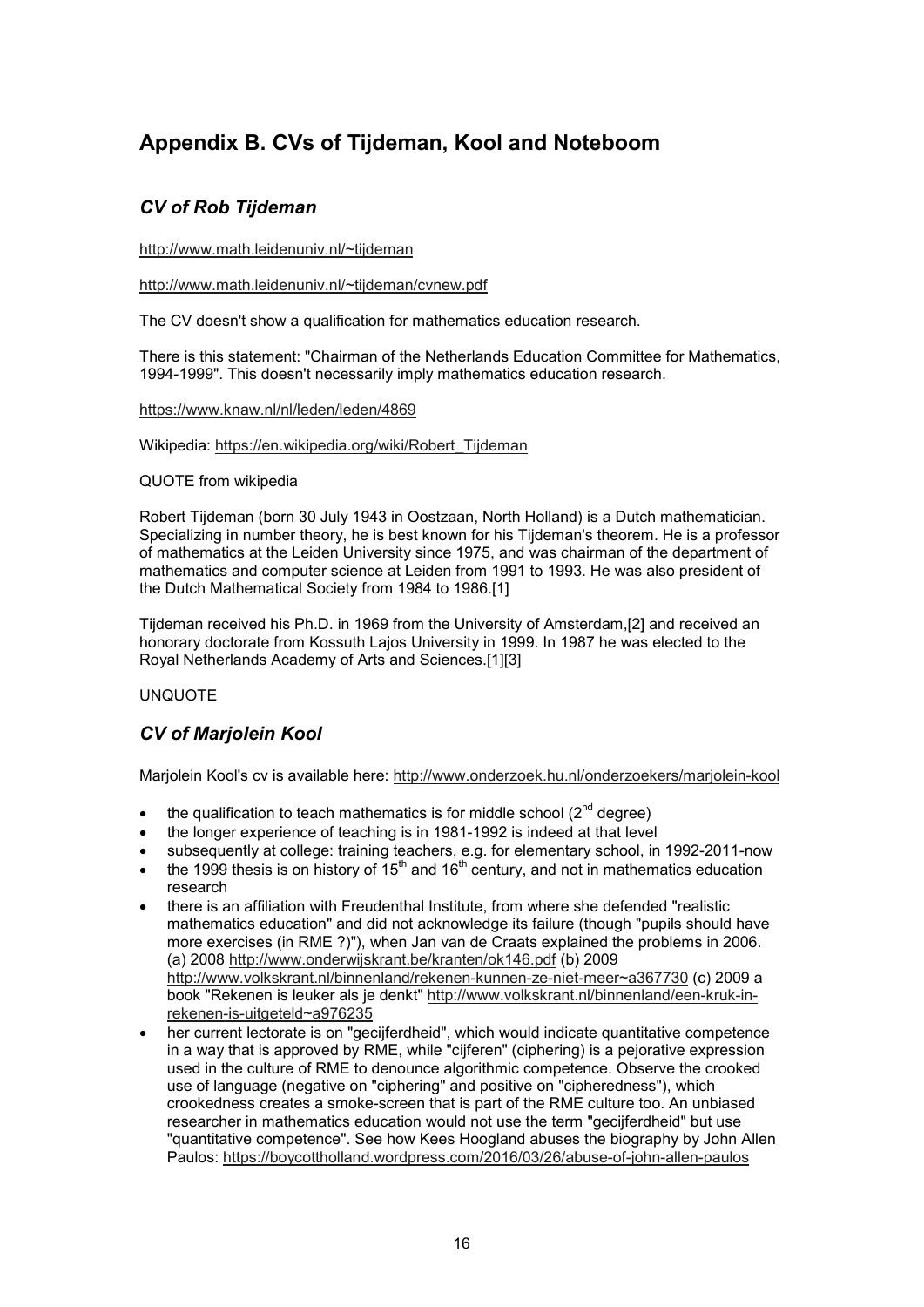#### QUOTE from that HU page

Dr. Marjolein Kool (1958) is sinds 1 september 2011 onderzoeker bij het Lectoraat Gecijferdheid. Binnen dit lectoraat verricht zij onderzoek naar de implementatie van de Kennisbasis Rekenen-wiskunde in het curriculum van de pabo.

- 1 september 2011 heden: Onderzoeker aan Hogeschool Utrecht, Kenniscentrum Educatie, Lectoraat Gecijferdheid
- 2011 heden Hogeschoolhoofddocent rekenen/wiskunde en didactiek aan de pabo Hogeschool Utrecht, locatie Amersfoort
- 2009 2011 Projectleider onderwijsontwikkelgroep bij het Freudenthal Instituut van de Universiteit Utrecht
- 1992 2011 Docent rekenen/wiskunde en didactiek aan de Hogeschool Domstad te Utrecht
- 1999 2009 Hoofdredacteur van het tijdschrift voor reken-wiskundeonderwijs 'Volgens Bartjens'
- 1999 2001 Onderwijsontwikkelaar bij het Freudenthal Instituut van de Universiteit Utrecht
- 9 februari 1999 Gepromoveerd bij de faculteiten wiskunde en Nederlands van de Universiteit Utrecht op een **historisch interdisciplinair proefschrift** over de rekenwoordenschat in Nederlandstalige rekenboeken uit de vijftiende en zestiende eeuw, getiteld 'Die conste vanden getale.' Promotoren: Prof. dr. H.J.M. Bos en Prof. dr. W.P. Gerritsen, beiden van de Universiteit Utrecht. Het proefschrift is uitgegeven door uitgeverij Verloren in Hilversum, en het werd in 2008 opgenomen in de Digitale Bibliotheek voor de Nederlandse Letteren, www.dbnl.org/basisbibliotheek. Het behoort daarmee tot de duizend sleutelteksten uit de cultuurgeschiedenis van de Lage Landen, van de Middeleeuwen tot nu.
- 1981 1992 Docent wiskunde en Nederlands aan mavo ter Eem, Amersfoort
- 1981 1985 Studie Nederlandse Taal- en Letterkunde, Specialisatie Middelnederlandse letterkunde. Doctoraal cum laude
- 1976 1981 Tweedegraads **onderwijsbevoegdheid** voor de vakken wiskunde en **Nederlands**

UNQUOTE

# *CV of Anneke Noteboom*

A bit about the background of Anneke Noteboom is here:

https://www.linkedin.com/in/anneke-noteboom-7219056

She studied "education" at Utrecht University and now works at SLO (an institute for the development of curricula).

Apparently she was a member of the TAL-team 1997-2001, of the RME ideology (with project co-ordinator M. van den Heuvel – Panhuizen):

https://www.sensepublishers.com/media/161-children-learn-mathematics.pdf

Her page at SLO:

http://rekenenwiskunde.slo.nl/onze-experts/anneke-noteboom

### **QUOTE**

Functie: Leerplanontwikkelaar / vakexpert rekenen/wiskunde